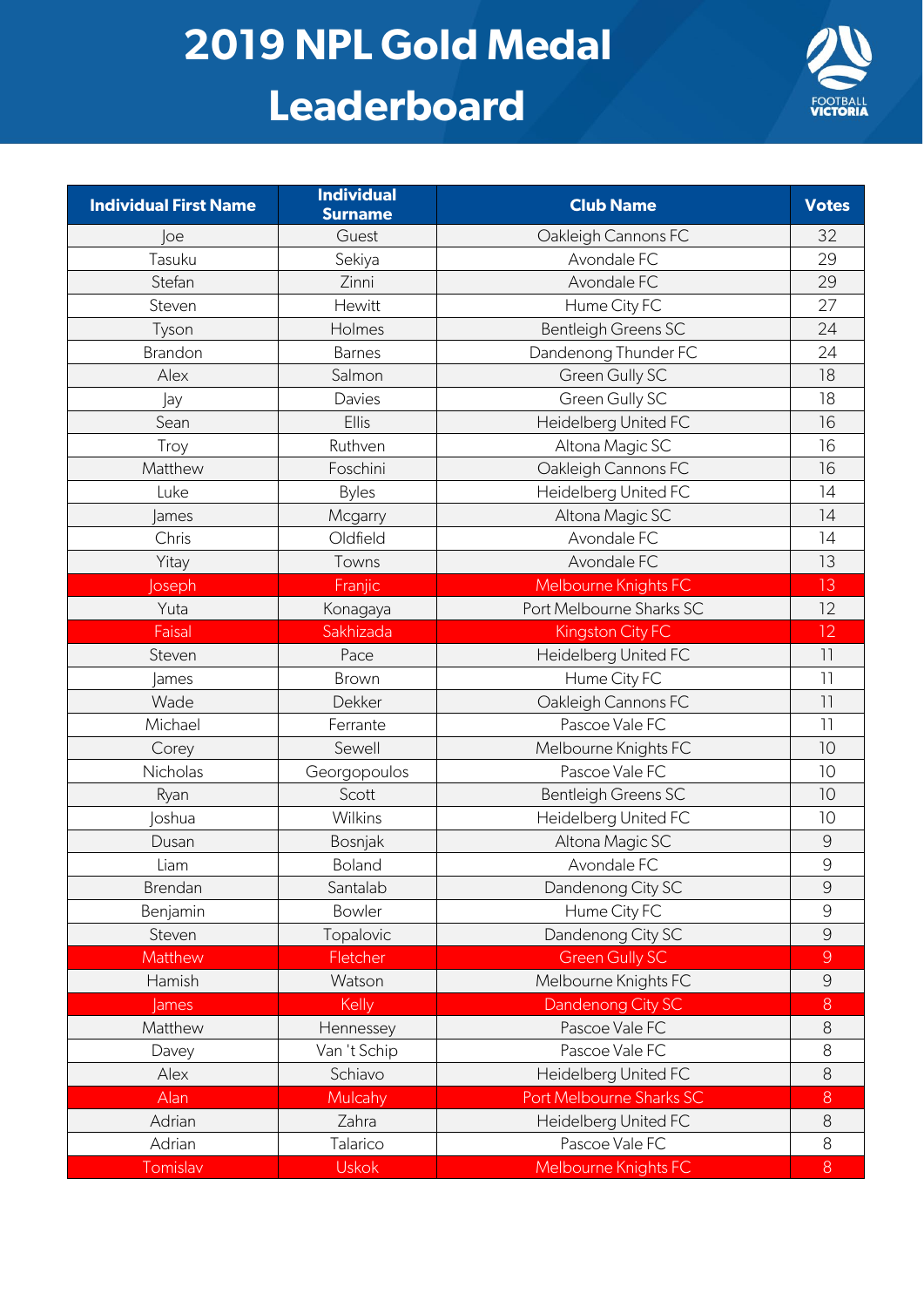| <b>Jerrad</b>  | Tyson              | <b>Green Gully SC</b>       | $8\,$          |
|----------------|--------------------|-----------------------------|----------------|
| Carl           | Valeri             | Dandenong City SC           | 8              |
| Matthew        | Lazarides          | Hume City FC                | 8              |
| loannis        | Georgopoulos       | Dandenong Thunder FC        | 8              |
| Valentin       | Cesnik             | Port Melbourne Sharks SC    | 8              |
| Daniel         | Clark              | Port Melbourne Sharks SC    | $\overline{7}$ |
| Vasilios       | Konstantinidis     | South Melbourne FC          | 7              |
| Zac            | Thompson           | Dandenong City SC           | 7              |
| Alan           | Kearney            | Port Melbourne Sharks SC    | 7              |
| Harry          | Monaghan           | Hume City FC                | 7              |
| <b>Thomas</b>  | <b>Matthews</b>    | Oakleigh Cannons FC         | 7              |
| lake           | Marshall           | South Melbourne FC          | 7              |
| Michael        | Eagar              | Port Melbourne Sharks SC    | 7              |
| Melvin         | <b>Becket</b>      | South Melbourne FC          | $\overline{7}$ |
| Harry          | White              | Oakleigh Cannons FC         | 7              |
| Damian         | laconis            | Kingston City FC            | 7              |
| Daniel         | <b>lones</b>       | Green Gully SC              | 7              |
| Stephen        | <b>Hatzikostas</b> | Pascoe Vale FC              | 7              |
| Robert         | Stambolziev        | Altona Magic SC             | 7              |
| Sam            | Ford               | Port Melbourne Sharks SC    | 7              |
| Marco          | <b>Jankovic</b>    | <b>Bentleigh Greens SC</b>  | 7              |
| Hayden         | Tennant            | Hume City FC                | 6              |
| Valentino      | Yuel               | <b>Bentleigh Greens SC</b>  | 6              |
| Thomas         | Cahill             | Heidelberg United FC        | 6              |
| Marcus         | Schroen            | South Melbourne FC          | 6              |
| Kieran         | Dover              | Dandenong Thunder FC        | 6              |
| Jonathan       | <b>Bounas</b>      | Green Gully SC              | 6              |
| Harry          | Noon               | <b>Heidelberg United FC</b> | 6              |
| Adrian         | Leijer             | Dandenong City SC           | 6              |
| <b>loshua</b>  | Barresi            | Bentleigh Greens SC         | 5              |
| Nicholas       | Feely              | Pascoe Vale FC              | 5              |
| Ross           | Archibald          | Altona Magic SC             | 5              |
| <b>Jack</b>    | Webster            | <b>Bentleigh Greens SC</b>  | 5              |
| Anthony        | Theo               | Kingston City FC            | 5              |
| Gerrie         | Sylaidos           | South Melbourne FC          | 5              |
| Cooper         | Legrand            | Kingston City FC            | 5              |
| <b>Bradley</b> | Norton             | South Melbourne FC          | 5              |
| Yusuf          | Ahmed              | Avondale FC                 | 5              |
| Muad           | Zwed               | Kingston City FC            | 5              |
| Luke           | Adams              | South Melbourne FC          | 5              |
| Christopher    | Irwin              | Kingston City FC            | 5              |
| Joseph         | Youssef            | Pascoe Vale FC              | 5              |
| Futa           | Nakamura           | <b>Bentleigh Greens SC</b>  | 5              |
| Ayden          | <b>Brice</b>       | Melbourne Knights FC        | 5              |
| Amadu          | Koroma             | Port Melbourne Sharks SC    | 5              |
| Les            | Doumbalis          | Heidelberg United FC        | 5              |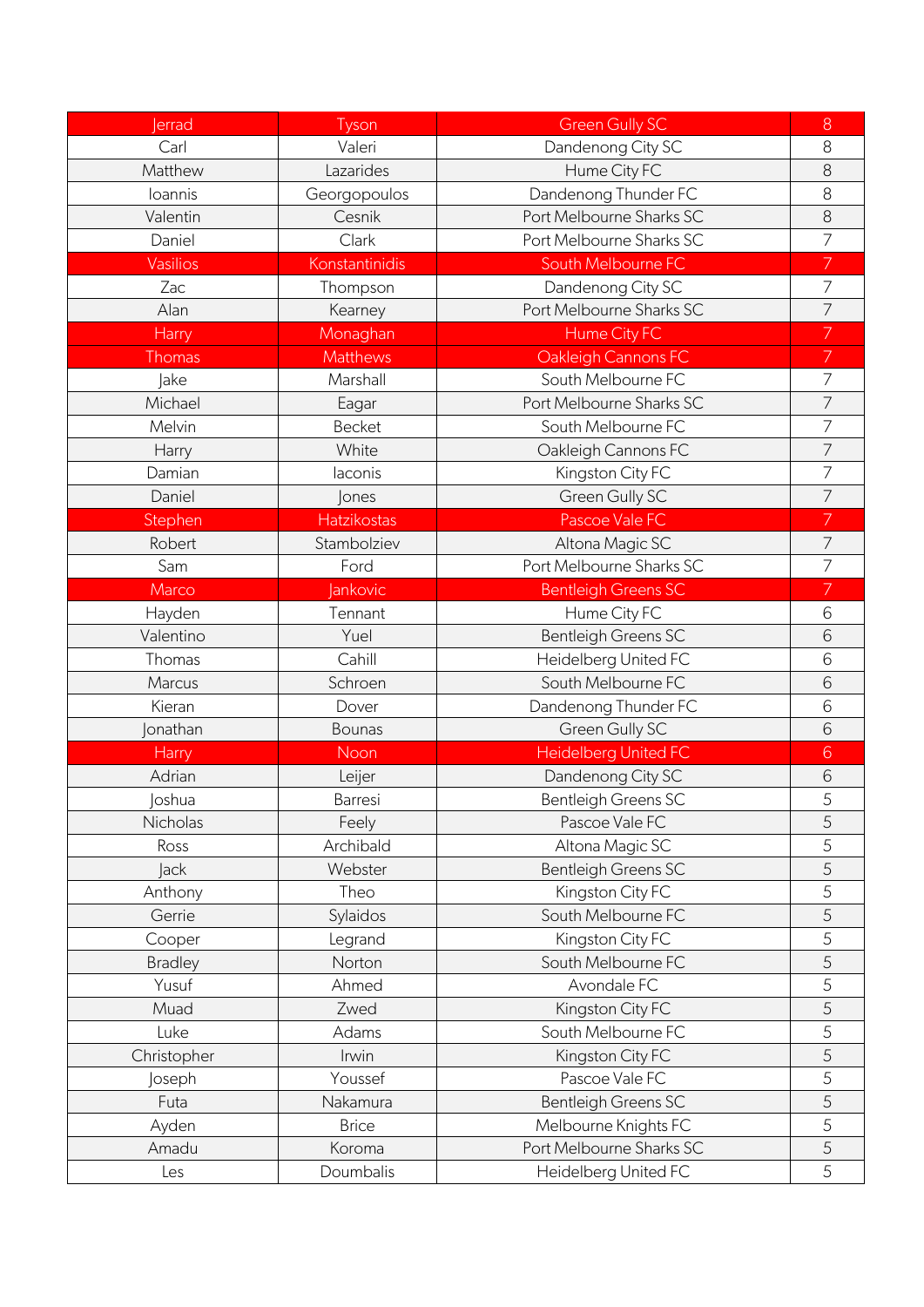| Matthew         | Thurtell      | <b>Bentleigh Greens SC</b> | 5              |
|-----------------|---------------|----------------------------|----------------|
| George          | Lambadaridis  | <b>Bentleigh Greens SC</b> | $\overline{4}$ |
| Phillip         | Riccobene     | Avondale FC                | $\overline{4}$ |
| <b>Nicholas</b> | Kalmar        | <b>Green Gully SC</b>      | 4              |
| Gideon          | Sweet         | Hume City FC               | $\sqrt{4}$     |
| Matthew         | Symes         | Port Melbourne Sharks SC   | $\overline{4}$ |
| Marino          | Gasparis      | Altona Magic SC            | $\overline{4}$ |
| Simo            | ovanovic      | Kingston City FC           | $\overline{4}$ |
| Dean            | Piemonte      | Dandenong City SC          | $\sqrt{4}$     |
| Gian            | Albano        | Melbourne Knights FC       | $\overline{4}$ |
| Finn            | Beakhurst     | Port Melbourne Sharks SC   | $\overline{4}$ |
| Luke            | Pilkington    | Dandenong City SC          | 4              |
| Teeboy          | Kamara        | Green Gully SC             | $\overline{4}$ |
| Will            | Hendon        | Hume City FC               | $\overline{4}$ |
| Ramazan         | Tavsancioglu  | Oakleigh Cannons FC        | $\sqrt{4}$     |
| Timmy           | Purcell       | Green Gully SC             | $\overline{4}$ |
| Lucas           | Derrick       | Heidelberg United FC       | $\overline{4}$ |
| Sami            | Nour          | Altona Magic SC            | $\overline{4}$ |
| Lirim           | Elmazi        | <b>Altona Magic SC</b>     | $\overline{4}$ |
| Andy            | Brennan       | Green Gully SC             | $\overline{4}$ |
| Christian       | Cavallo       | Dandenong Thunder FC       | $\sqrt{4}$     |
| Marijan         | Cvitkovic     | Melbourne Knights FC       | $\overline{4}$ |
| <b>Blake</b>    | Carpenter     | Dandenong Thunder FC       | 3              |
|                 |               |                            | 3              |
| Dimitri         | Hatzimouratis | Pascoe Vale FC             |                |
| <b>acob</b>     | Alexander     | <b>Bentleigh Greens SC</b> | 3              |
| Samuel          | Mitchinson    | Altona Magic SC            | 3              |
| Caio            | De Godoy      | Port Melbourne Sharks SC   | 3              |
| Goran           | Zoric         | Oakleigh Cannons FC        | 3              |
| Brendan         | White         | Heidelberg United FC       | $\mathfrak{Z}$ |
| <b>Jack</b>     | Musgrave      | Dandenong Thunder FC       | 3              |
| Ersin           | Kaya          | Hume City FC               | $\mathfrak{Z}$ |
| Mohammad naeem  | Rahimi        | Pascoe Vale FC             | 3              |
| Jayke           | Cuschieri     | Dandenong Thunder FC       | $\mathfrak{Z}$ |
| Anthony         | Poljak        | Dandenong City SC          | 3              |
| Mitch           | Cooper        | Hume City FC               | 3              |
| Shayan          | Alinejad      | Dandenong City SC          | 3              |
| Hernan          | Inostroza     | Kingston City FC           | 3              |
| Hrvoje          | Cakarun       | Melbourne Knights FC       | 3              |
| Nathanael       | Cavaliere     | Kingston City FC           | 3              |
| Nicholas        | Modaffari     | Dandenong Thunder FC       | 3              |
| Ryan            | Paczkowski    | Oakleigh Cannons FC        | 3              |
| Daniel          | Dixon         | Hume City FC               | 3              |
| Lewis           | Hall          | Heidelberg United FC       | 3              |
| Ben             | Djiba         | South Melbourne FC         | $\overline{2}$ |
| James           | Xydias        | <b>Bentleigh Greens SC</b> | $\overline{2}$ |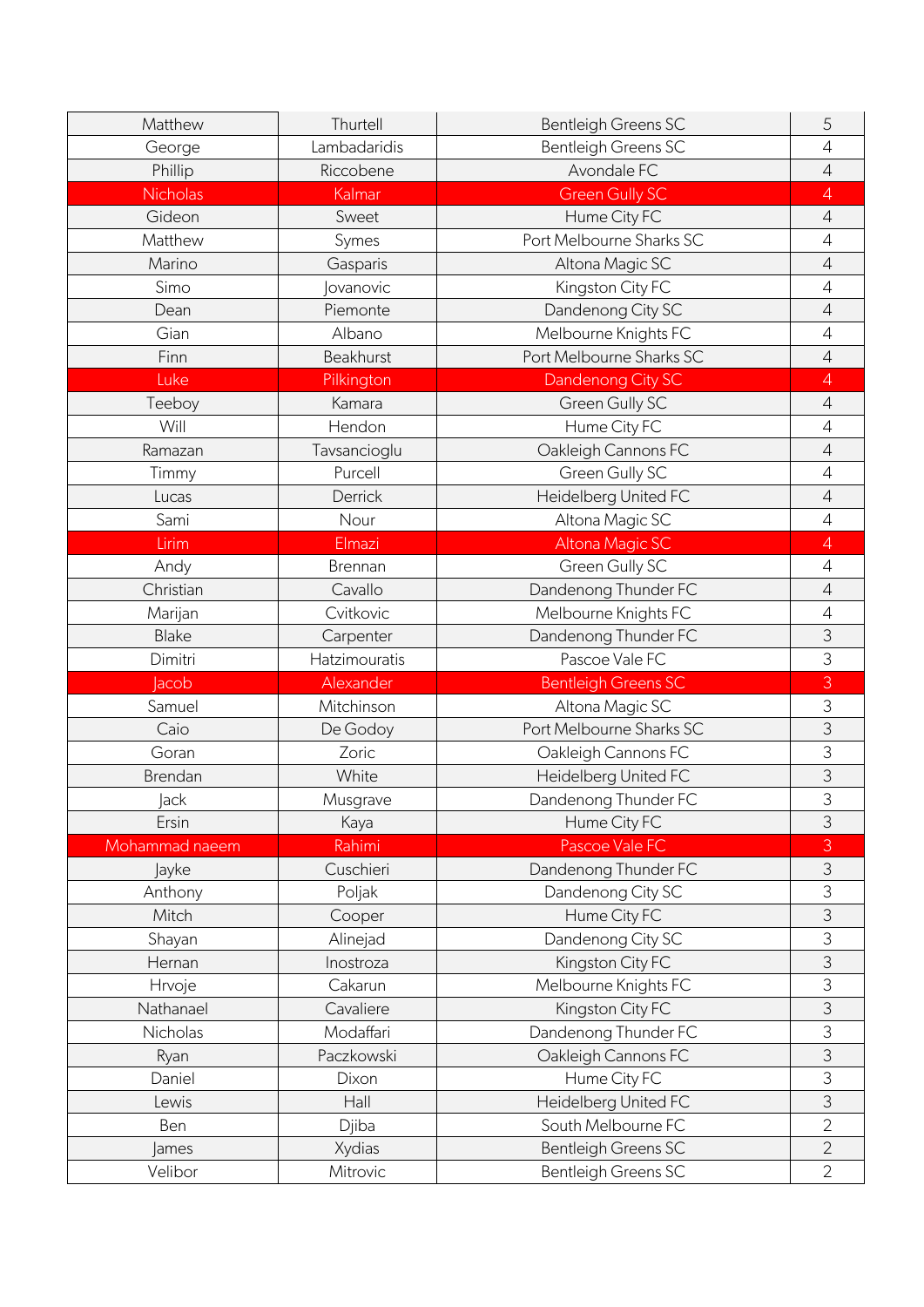| Maximillian    | Etheridge        | Kingston City FC                        | $\overline{2}$ |
|----------------|------------------|-----------------------------------------|----------------|
| lqbal          | <b>Jawadi</b>    | Dandenong City SC                       | $\overline{2}$ |
| Vasilios       | Floros           | Oakleigh Cannons FC                     | $\overline{2}$ |
| Peter          | Skapetis         | South Melbourne FC/Dandenong Thunder FC | 3              |
| Brayden        | Mann             | Dandenong City SC                       | $\overline{2}$ |
| Samuel         | Sibatuara        | Dandenong City SC                       | $\overline{2}$ |
| Liam           | <b>McCormick</b> | Dandenong City SC                       | $\overline{2}$ |
| George         | Howard           | Hume City FC                            | $\overline{2}$ |
| on             | Mcshane          | Altona Magic SC                         | $\overline{2}$ |
| <b>losh</b>    | Dorron           | South Melbourne FC                      | $\overline{2}$ |
| Nicholas       | Ward             | Pascoe Vale FC                          | $\overline{2}$ |
| Milos          | Lujic            | Oakleigh Cannons FC                     | $\overline{2}$ |
| Daniel         | Leck             | Pascoe Vale FC                          | $\overline{2}$ |
| Michiel        | Hemmen           | Altona Magic SC                         | $\overline{2}$ |
| Ajdin          | Fetahagic        | Kingston City FC                        | $\overline{2}$ |
| Erhan          | Yalaz            | Kingston City FC                        | $\overline{2}$ |
| onatan         | Germano          | Avondale FC                             | $\overline{2}$ |
| Gregory        | Lombardo         | Dandenong City SC                       | $\overline{2}$ |
| Callum         | Richardson       | Altona Magic SC                         | $\overline{2}$ |
| Alex           | Caniglia         | Kingston City FC                        | $\overline{2}$ |
| Nikola         | Roganovic        | South Melbourne FC                      | $\overline{2}$ |
| Damir          | Salcin           | Dandenong City SC                       | $\overline{2}$ |
| Ethan          | Gage             | South Melbourne FC                      | $\overline{2}$ |
| Reuben         | Way              | <b>Heidelberg United FC</b>             | $\overline{2}$ |
| <b>Blair</b>   | Govan            | Oakleigh Cannons FC                     | $\overline{2}$ |
| Mario          | llich            | <b>Bentleigh Greens SC</b>              | $\overline{2}$ |
| Giuseppe       | Marafioti        | South Melbourne FC                      | $\overline{2}$ |
| Paul           | O'Brien          | Heidelberg United FC                    | $\overline{2}$ |
| Pierce         | <b>Clark</b>     | Dandenong Thunder FC                    | $\overline{2}$ |
| <b>Bradley</b> | Blumenthal       | Hume City FC                            | $\overline{2}$ |
| Kamal          | Ibrahim          | Port Melbourne Sharks SC                | $\overline{2}$ |
| Charlie        | <b>Beverley</b>  | <b>Avondale FC</b>                      | $\overline{2}$ |
| <b>John</b>    | Lazaridis        | Heidelberg United FC                    | $\overline{2}$ |
| Alexander      | Caniglia         | Kingston City FC                        | $\overline{2}$ |
| Dean           | Bereveskos       | Dandenong Thunder FC                    | $\overline{2}$ |
| Alon           | Blumgart         | Dandenong Thunder FC                    | $\overline{2}$ |
| Adrian         | Tardio           | Melbourne Knights FC                    |                |
| Robert         | Naumoski         | Altona Magic SC                         |                |
| David          | Trajanoski       | Altona Magic SC                         |                |
| Luke           | Pavlou           | Oakleigh Cannons FC                     |                |
| Anthony        | lanchello        | Kingston City FC                        |                |
| Mark           | Ochieng          | Hume City FC                            |                |
| Shane          | Viitakangas      | Altona Magic SC                         |                |
| Daniel         | Bennett          | Kingston City FC                        |                |
| Ivan           | Grgic            | Melbourne Knights FC                    |                |
| Theodore       | Markelis         | Hume City FC                            | ı              |